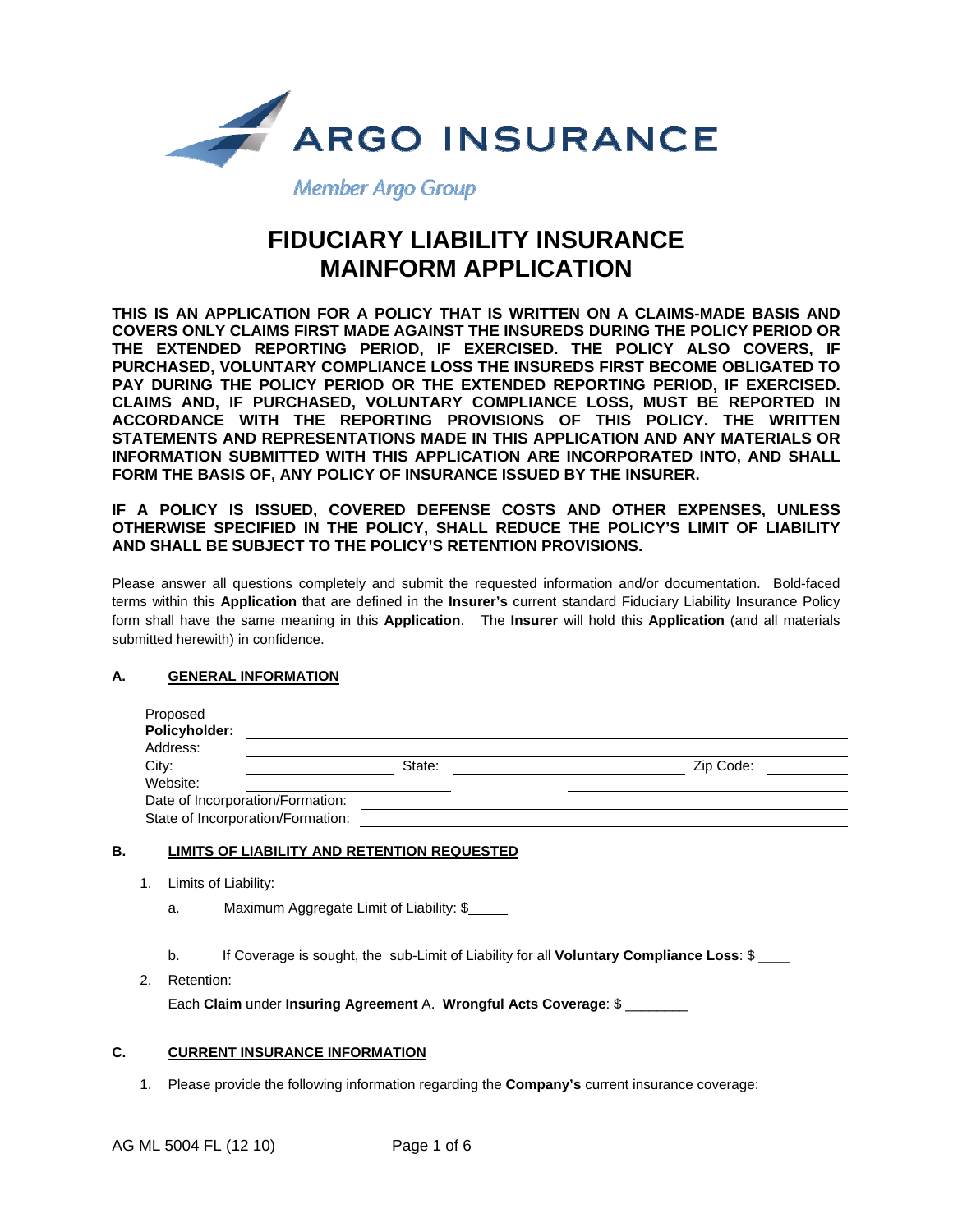|                                                                               | <b>Limits</b> | <b>Policy Period</b> | <b>Premium</b> |
|-------------------------------------------------------------------------------|---------------|----------------------|----------------|
| <b>Employment Practices Liability</b>                                         |               |                      |                |
|                                                                               | \$            |                      | \$             |
| Directors & Officers Liability (including<br>Side A only and Side A DIC only) | \$            |                      | \$             |
|                                                                               |               |                      |                |
| <b>Fiduciary Liability</b>                                                    | \$            |                      | \$             |

2. Has any directors and officers liability policy, employment practices liability policy, fiduciary insurance policy, other management liability policy or bond issued to or for the benefit of the **Company**, or any application for any of the foregoing coverages, ever been declined cancelled or refused renewal or has the **Company** ever received a request that any application for a bond or any insurance for any person or entity proposed for insurance be withdrawn? (Missouri applicants need not reply).

 $\Box$  Yes  $\Box$ No

#### *If the response is Yes to question 2. above, please provide details.*

## **D**. **COMPANY INFORMATION**

|                          | <b>CURRENT FISCAL YEAR</b> | <b>PRIOR FISCAL YEAR</b> |
|--------------------------|----------------------------|--------------------------|
| Total revenue            |                            |                          |
| Total assets             |                            |                          |
| <b>Total Liabilities</b> |                            |                          |
| Net Income (Loss)        |                            |                          |
| <b>Total Equity</b>      |                            |                          |

## **E. PLAN INFORMATION**

Please provide the following information for each **Plan** for which coverage is requested:

| <b>Plan Name and</b><br><b>Plan Number</b> | Type of Plan | Number of<br>Participants | Market Value of<br><b>Plan Assets</b> | <b>Plan Status **</b> |
|--------------------------------------------|--------------|---------------------------|---------------------------------------|-----------------------|
|                                            |              |                           |                                       |                       |
|                                            |              |                           |                                       |                       |
|                                            |              |                           |                                       |                       |
|                                            |              |                           |                                       |                       |
|                                            |              |                           |                                       |                       |

\* Welfare (W); Defined Benefit (DB); Defined Contribution (DB); (**ESOP**); Other (O)

\*\* Active (A); Merged (M); Sold (S); Terminated (T); Frozen (F)

- 1. Are any **Plans** over funded or under funded by more than  $15\%$ ?  $\Box$  Yes  $\Box$  No
- 2. Are any of the **Plans'** assets invested in **Company** invested in securities of, or issued by, the **Company**?  $\Box$  No
	- i. If Yes, are the investments in such securities directed by, or at the discretion of**, Plan** participants?
	- ii. If Yes, what percentage of the **Company's** shares held in any such **Plans**?
- 3. Have any **Plan** benefits been modified within the last two years?  $\Box$  Yes  $\Box$  No 4. Are any modifications to **Plan** benefits contemplated in the next year?  $\Box$  Yes  $\Box$  No
- 4. Are any modifications to **Plan** benefits contemplated in the next year? (For the purposes of questions 3 and 4, a modification of benefits includes an increase in participants' share of costs.)
- 5. Are any **Plans** managed by independent third party administrator(s) or investment manager(s)?<br>
T Yes 
D No  $\Box$  No
	- i. If Yes, how often is the performance of any such third party reviewed?

AG ML 5004 FL (12/10) Page 2 of 6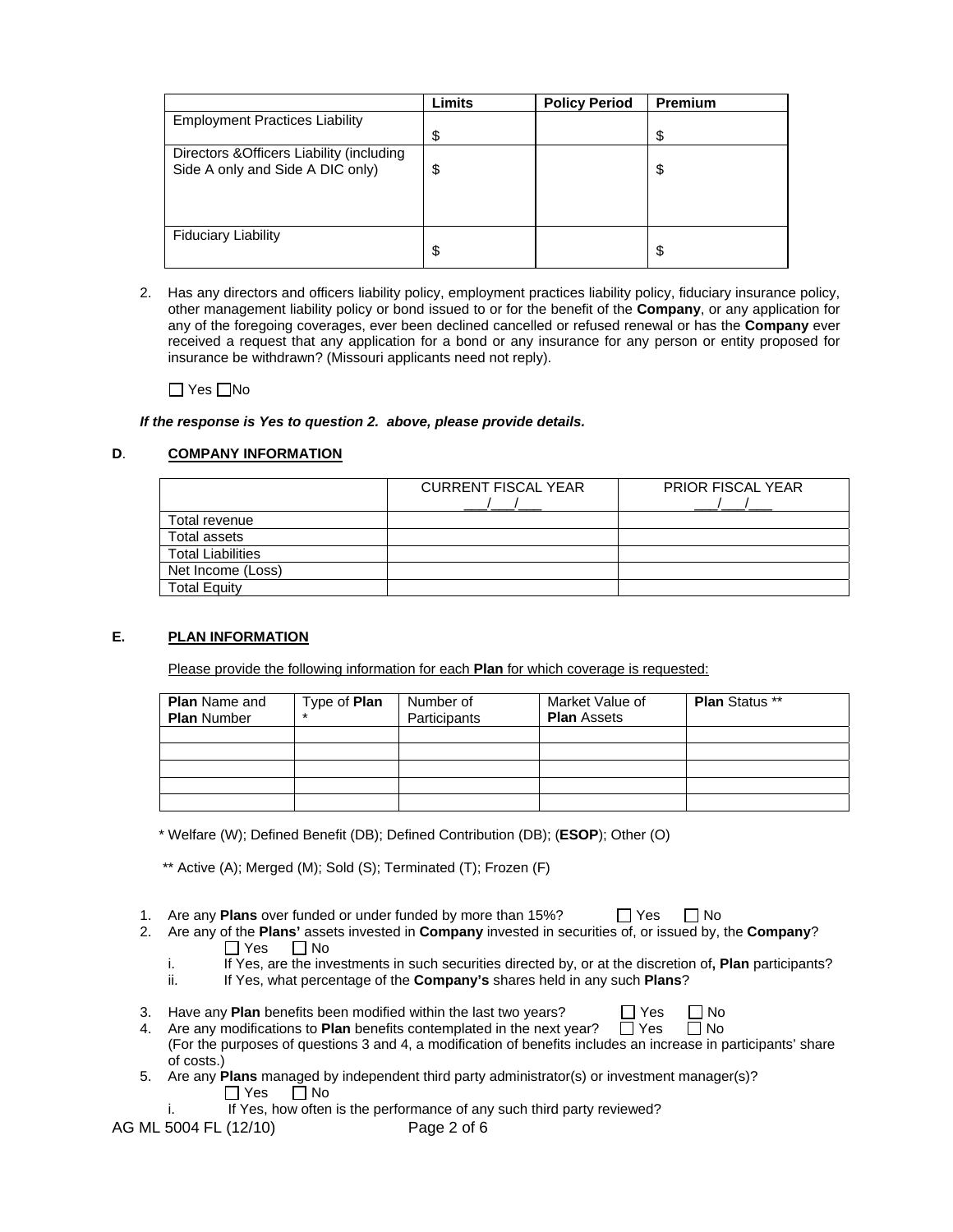- ii. If Yes, how often are guidelines or contracts governing the conduct and responsibilities of such third parties reviewed?
- iii. If Yes, is there a written procedure that is followed to assess the reasonableness of fees charged to or paid by the **Plans** for the services of such administrators or investment managers, including the fees relating to investments recommended by investment managers?  $\square$  Yes  $\square$  No
- 6. Does the **Company** have any non-qualified **Plans**?  $\Box$  Yes  $\Box$  No
- 7. Do all **Plans** conform to standards of eligibility, participation, vesting and other provisions of **Employee Benefits Law?**  $\Box$  Yes
- 8. Are **Plans** reviewed annually to assure that there are no violations of any **Plan** trust agreements or party in interest rules or any prohibited transactions?  $\Box$  Yes  $\Box$  No
- 9. Have any **Plans** been terminated, suspended, merged, dissolved, or converted to a cash balance plan within the last two years?  $\Box$  Yes  $\Box$  No
- 10. Is any transaction described in Question 8 contemplated in the next year?  $\Box$  Yes  $\Box$  No
- 11. Are there any outstanding delinguent contributions to any **Plan**?  $\Box$  Yes  $\Box$  No
- 12. Has any **Plan** requested or contemplated filing a request for a waiver of contributions?  $\square$  Yes  $\square$  No
- 13. Are **Plan** participants educated annually regarding investment alternatives?  $\Box$  Yes  $\Box$  No

#### *If the response is Yes to questions 1, 3, 4, 6, 9, 10, 11 or 12 above, please provide details. If the response is No to questions 5(iii), 7, 8 or 13 above, please provide details.*

#### **F. CLAIMS EXPERIENCE AND POTENTIAL EXPOSURES**

- 1.
- a. In the past three years has there been any lawsuit or administrative proceeding brought against, or investigation of, any person or entity proposed for insurance that relate to a **Wrongful Act**?  $\Box$  Yes  $\Box$  No
- b. In the past three years has there been any lawsuit or administrative or grievance proceeding brought against, or investigation of, any person or entity proposed for insurance that relate to **Voluntary Compliance Loss?** □ Yes □ No (Reply to 1 b. only if **Voluntary Compliance Loss Coverage** is requested.)

#### *If the response is Yes to question 1.a or 1.b above, please provide details of all such matters.*

- 2*.*
- a. Does any person or entity proposed for insurance have knowledge or information of any act, error, omission, fact or circumstance which may reasonably be expected to give rise to a **Claim** against any such person or entity for a **Wrongful Act**?  $\Box$  Yes  $\Box$  No
- b. Does any person or entity proposed for insurance have knowledge or information of any act, error, omission, fact or circumstance which may reasonably be expected to give rise to **Voluntary Compliance Loss**? □ Yes □ No (Reply to 2.b. only if **Voluntary Compliance Coverage** is requested.)

## *If the response is Yes to question 2.a or 2.b above, please provide details.*

3. In the past three years, has any person or entity proposed for insurance given notice of any claim or circumstance that may give rise to a claim under any directors and officers liability, employment practices liability, fiduciary or other management liability policy?  $\Box$  Yes  $\Box$  No liability, fiduciary or other management liability policy?  $\Box$  Yes

#### *If the response is yes to question 3 above, please provide details.*

*It is understood and agreed that, without limiting any rights of the Insurer, if any such lawsuit, administrative or grievance proceeding, notice, knowledge or information exists in response to any question in Section F. above, any Claim arising there from shall be excluded from the proposed insurance.* 

#### **G. ADDITIONAL INFORMATION REQUESTED**

In addition to the materials requested above, please submit the following material:

1. Copies of the latest audited financials for the five largest **Plans** as measured by the value of **Plan** assets. (If the assets of any such **Plan** are held in a Master Trust,, please provide the Master Trust investment portfolio).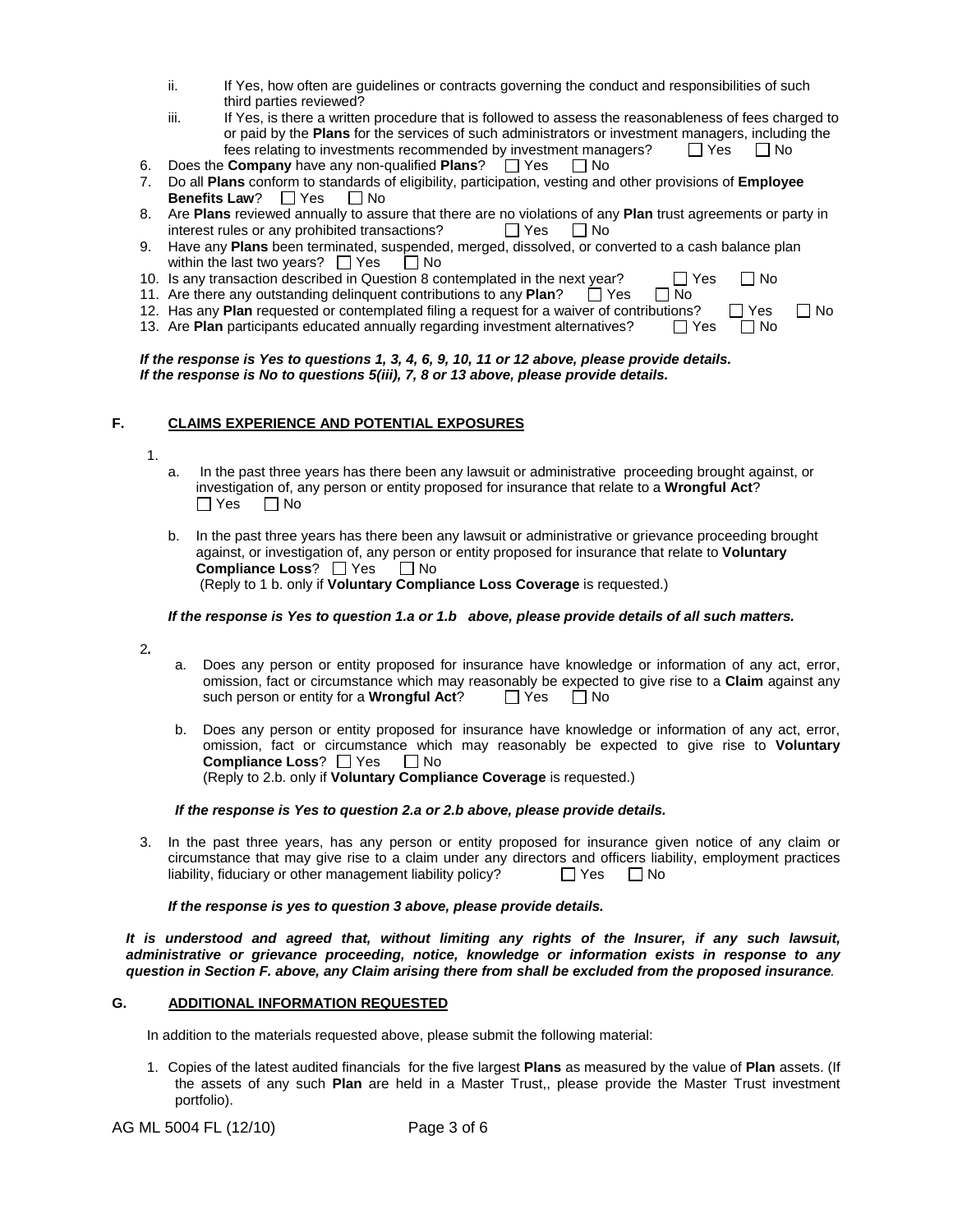- 2. Copies of the latest audited financials for any **Plan** whose as**sets i**nclude securities of, or issued by, the **Company**.
- 3. Copies of the latest audited financials and interim financials for the **Policyholder** if the entity is not publicly traded.

#### **H. REPRESENTATIONS**

**The undersigned authorized officer of the Proposed Policyholder declares on behalf of the proposed Policyholder and all persons and entities proposed for insurance that the statements set forth in this Application are true. It is understood that the accurateness and completeness of the statements in this Application, including material submitted to the Insurer, are relied upon by the Insurer, and shall be the basis of the policy of insurance, if issued, and shall be deemed incorporated herein.** 

**The undersigned officer of the Proposed Policyholder agrees that if the information supplied on this Application changes between the date of this Application and the effective date of the insurance that he/she will immediately notify the Insurer of such changes, and the Insurer may withdraw or modify any outstanding quotations or authorizations or agreements to bind the insurance.** 

Signing this **Application** does not bind the applicant or the **Insurer** to issue an insurance policy, but it is agreed that this **Application** shall be the basis of the contract should a policy be issued, and it will be attached to and become part of the Policy.

#### **FRAUD PREVENTION WARNINGS**

**NOTICE**: ANY PERSON WHO KNOWINGLY, OR KNOWINGLY ASSISTS ANOTHER, FILES AN APPLICATION FOR INSURANCE OR CLAIM CONTAINING ANY FALSE, INCOMPLETE OR MISLEADING INFORMATION FOR THE PURPOSE OF DEFRAUDING OR ATTEMPTING TO DEFRAUD AN INSURANCE COMPANY MAY BE GUILTY OF A CRIME AND MAY BE SUBJECT TO CRIMINAL AND CIVIL PENALTIES AND LOSS OF INSURANCE BENEFITS.

**NOTICE TO ARKANSAS APPLICANTS**: ANY PERSON WHO KNOWINGLY PRESENTS A FALSE OR FRAUDULENT CLAIM FOR PAYMENT OF A LOSS OR BENEFIT, OR KNOWINGLY PRESENTS FALSE INFORMATION IN AN APPLICATION FOR INSURANCE IS GUILTY OF A CRIME AND MAY BE SUBJECT TO FINES AND CONFINEMENT IN PRISON.

**NOTICE TO COLORADO APPLICANTS**: IT IS UNLAWFUL TO KNOWINGLY PROVIDE FALSE, INCOMPLETE, OR MISLEADING FACTS OR INFORMATION TO AN INSURANCE COMPANY FOR THE PURPOSE OF DEFRAUDING OR ATTEMPTING TO DEFRAUD THE COMPANY. PENALTIES MAY INCLUDE IMPRISONMENT, FINES, DENIAL OF INSURANCE AND CIVIL DAMAGES. ANY INSURANCE COMPANY OR AGENT OF AN INSURANCE COMPANY WHO KNOWINGLY PROVIDES FALSE, INCOMPLETE, OR MISLEADING FACTS OR INFORMATION TO A POLICYHOLDER OR CLAIMANT FOR THE PURPOSE OF DEFRAUDING OR ATTEMPTING TO DEFRAUD THE POLICYHOLDER OR CLAIMANT WITH REGARD TO A SETTLEMENT OR AWARD PAYABLE FOR INSURANCE PROCEEDS SHALL BE REPORTED TO THE COLORADO DIVISION OF INSURANCE WITHIN THE DEPARTMENT OF REGULATORY AGENCIES.

**NOTICE TO DISTRICT OF COLUMBIA APPLICANTS**: WARNING: IT IS A CRIME TO PROVIDE FALSE OR MISLEADING INFORMATION TO AN INSURER FOR THE PURPOSE OF DEFRAUDING THE INSURER OR ANY OTHER PERSON. PENALTIES INCLUDE IMPRISONMENT AND/OR FINES. IN ADDITION, AN INSURER MAY DENY INSURANCE BENEFITS IF FALSE INFORMATION MATERIALLY RELATED TO A CLAIM WAS PROVIDED BY THE APPLICANT.

**NOTICE TO FLORIDA APPLICANTS**: ANY PERSON WHO KNOWINGLY AND WITH INTENT TO INJURE, DEFRAUD, OR DECEIVE ANY INSURANCE COMPANY FILES A STATEMENT OF CLAIM OR APPLICATION CONTAINING ANY FALSE, INCOMPLETE OR MISLEADING INFORMATION IS GUILTY OF A FELONY OF THE THIRD DEGREE.

**NOTICE TO HAWAII APPLICANTS**: FOR YOUR PROTECTION, HAWAII LAW REQUIRES YOU TO BE INFORMED THAT PRESENTING A FRAUDULENT CLAIM FOR PAYMENT OF A LOSS OR BENEFIT IS A CRIME PUNISHABLE BY FINES OR IMPRISONMENT, OR BOTH.

AG ML 5004 FL (12/10) Page 4 of 6 **NOTICE TO KENTUCKY APPLICANTS**: ANY PERSON WHO KNOWINGLY AND WITH INTENT TO DEFRAUD ANY INSURANCE COMPANY OR OTHER PERSON FILES AN APPLICATION FOR INSURANCE CONTAINING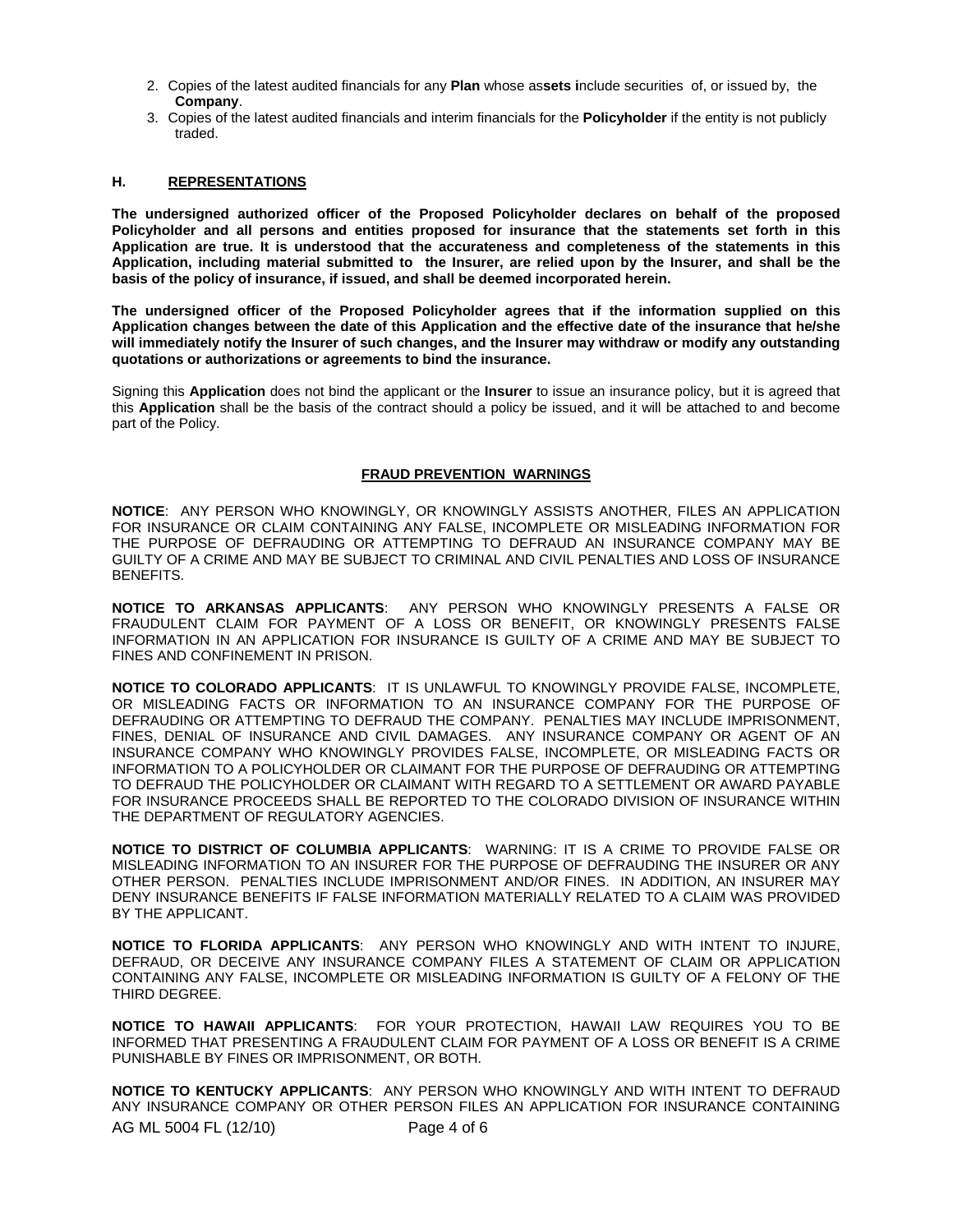ANY MATERIALLY FALSE INFORMATION OR CONCEALS, FOR THE PURPOSE OF MISLEADING, INFORMATION CONCERNING ANY FACT MATERIAL THERETO COMMITS A FRAUDULENT INSURANCE ACT, WHICH IS A CRIME.

**NOTICE TO LOUISIANA APPLICANTS**: ANY PERSON WHO KNOWINGLY PRESENTS A FALSE OR FRAUDULENT CLAIM FOR PAYMENT OF A LOSS OR BENEFIT OR KNOWINGLY PRESENTS FALSE INFORMATION IN AN APPLICATION FOR INSURANCE IS GUILTY OF A CRIME AND MAY BE SUBJECT TO FINES AND CONFINEMENT IN PRISON.

**NOTICE TO MAINE APPLICANTS**: IT IS A CRIME TO KNOWINGLY PROVIDE FALSE, INCOMPLETE OR MISLEADING INFORMATION TO AN INSURANCE COMPANY FOR THE PURPOSE OF DEFRAUDING THE COMPANY. PENALTIES MAY INCLUDE IMPRISONMENT, FINES OR A DENIAL OF INSURANCE BENEFITS.

**NOTICE TO MARYLAND APPLICANTS**: ANY PERSON WHO KNOWINGLY AND WILLFULLY PRESENTS A FALSE OR FRAUDULENT CLAIM FOR PAYMENT OF A LOSS OR BENEFIT OR WHO KNOWINGLY AND WILLFULLY PRESENTS FALSE INFORMATION IN AN APPLICATION FOR INSURANCE IS GUILTY OF A CRIME AND MAY BE SUBJECT TO FINES AND CONFINEMENT IN PRISON.

**NOTICE TO NEW JERSEY APPLICANTS**: ANY PERSON WHO INCLUDES ANY FALSE OR MISLEADING INFORMATION ON AN APPLICATION FOR AN INSURANCE POLICY IS SUBJECT TO CRIMINAL AND CIVIL PENALTIES.

**NOTICE TO NEW MEXICO APPLICANTS**: ANY PERSON WHO KNOWINGLY PRESENTS A FALSE OR FRAUDULENT CLAIM FOR PAYMENT OF A LOSS OR BENEFIT OR KNOWINGLY PRESENTS FALSE INFORMATION IN AN APPLICATION FOR INSURANCE IS GUILTY OF A CRIME AND MAY BE SUBJECT TO CIVIL FINES AND CRIMINAL PENALTIES.

**NOTICE TO OHIO APPLICANTS**: ANY PERSON WHO, WITH INTENT TO DEFRAUD KNOWINGLY THAT HE IS FACILITATING A FRAUD AGAINST AN INSURER, SUBMITS AN APPLICATION OR FILES A CLAIM CONTAINING A FALSE OR DECEPTIVE STATEMENT IS GUILTY OF INSURANCE FRAUD.

**NOTICE TO OKLAHOMA APPLICANTS**: WARNING: ANY PERSON WHO KNOWINGLY, AND WITH INTENT TO INJURE, DEFRAUD OR DECEIVE ANY INSURER, MAKES ANY CLAIM FOR THE PROCEEDS OF AN INSURANCE POLICY CONTAINING ANY FALSE, INCOMPLETE OR MISLEADING INFORMATION IS GUILTY OF A FELONY.

**NOTICE TO OREGON APPLICANTS**: ANY PERSON WHO, WITH INTENT TO DEFRAUD OR KNOWING THAT HE IS FACILITATING A FRAUD AGAINST AN INSURER, SUBMITS A APPLICATION OR FILES A CLAIM CONTAINING A FALSE OR DECEPTIVE STATEMENT MAY BE GUILTY OF INSURANCE FRAUD.

**NOTICE TO PENNSYLVANIA APPLICANTS**: ANY PERSON WHO KNOWINGLY AND WITH INTENT TO DEFRAUD ANY INSURANCE COMPANY OR OTHER PERSON FILES AN APPLICATION FOR INSURANCE OR STATEMENT OF CLAIM CONTAINING ANY FACT MATERIALLY FALSE INFORMATION OR CONCEAL FOR THE PURPOSE OF MISLEADING, INFORMATION CONCERNING ANY FACT MATERIAL THERETO, COMMITS A FRAUDULENT INSURANCE ACT, WHICH IS A CRIME AND SUBJECTS SUCH PERSON TO CRIMINAL AND CIVIL PENALTIES.

**NOTICE TO PUERTO RICO APPLICANTS**: ANY PERSON WHO KNOWINGLY AND WITH THE INTENTION TO DEFRAUD INCLUDES FALSE INFORMATION IN AN APPLICATION FOR INSURANCE OR FILE, ASSIST OR ABET IN THE FILING OF A FRAUDULENT CLAIM TO OBTAIN PAYMENT OF A LOSS OR OTHER BENEFIT, OR FILES MORE THAN ONE CLAIM FOR THE SAME LOSS OR DAMAGE, COMMITS A FELONY AND IF FOUND GUILTY SHALL BE PUNISHED FOR EACH VIOLATION WITH A FINE OF NO LESS THAN FIVE THOUSANDS DOLLARS (\$5,000), NOT TO EXCEED TEN THOUSANDS DOLLARS (\$10,000); OR IMPRISONED FOR A FIXED TERM OF THREE (3) YEARS, OR BOTH. IF AGGRAVATING CIRCUMSTANCES EXIST, THE FIXED JAIL TERM MAY BE INCREASED TO A MAXIMUM OF FIVE (5) YEARS; AND IF MITIGATING CIRCUMSTANCES ARE PRESENT, THE JAIL TERM MAY BE REDUCED TO A MINIMUM OF TWO (2) YEARS.

**NOTICE TO TENNESSEE APPLICANTS**: IT IS A CRIME TO KNOWINGLY PROVIDE FALSE, INCOMPLETE OR MISLEADING INFORMATION TO AN INSURANCE COMPANY FOR THE PURPOSE OF DEFRAUDING THE COMPANY. PENALTIES INCLUDE IMPRISONMENT, FINES AND DENIAL OF INSURANCE BENEFITS.

**NOTICE TO TEXAS APPLICANTS**: ANY PERSON WHO KNOWINGLY PRESENTS A FALSE OR FRAUDULENT CLAIM FOR THE PAYMENT OF A LOSS IS GUILTY OF A CRIME AND MAY BE SUBJECT TO FINES AND CONFINEMENT IN STATE PRISON.

AG ML 5004 FL (12/10) Page 5 of 6